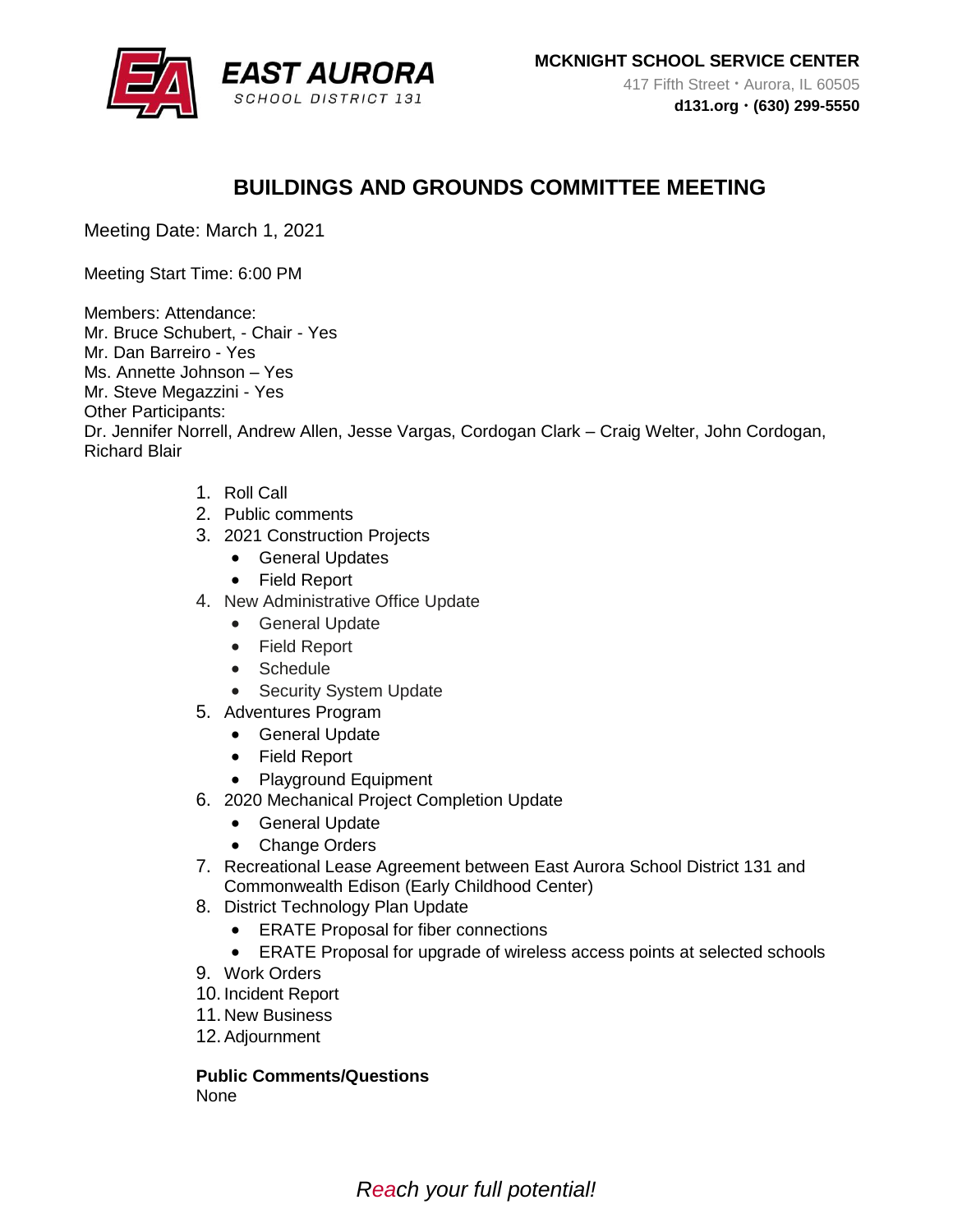

## **2021 Construction Projects**

#### **General Update**

Mr. Megazzini reported work is continuing at Waldo. At Allen, the Trane equipment has been ordered and the abatement process is scheduled to take place in the Spring and into the Summer. Trane equipment has been ordered for Krug and the abatement process began over winter break and is expected to finish up in the Spring/Summer. Abatement at Waldo is completed with the exception of the Band Room on the  $4<sup>th</sup>$  floor and is expected to begin the process this week and should take approximately 2-3 weeks to complete with the LRC and boiler area will follow. The boilers have been shut down with temporary heat. The inside of the boiler will be tested to determine if abatement needs to take place. This is an alternate on the project and if no abatement is needed, the District would receive a credit. Meetings continue as a group weekly to review safety concerns and the scheduling process. The schedule for Waldo is continuing to work on target and the mechanicals have been ordered and are expected in the Spring.

#### **Field Reports**

Mr. Megazzini referred to the field reports. He reported included in the report is log work and pictures for the work taking place at Waldo. Mr. Megazzini reported also included is a schedule for all the 2021 Construction Projects including the Adventures Program, EAHS Roof Deck Repair for the Summer, EAHS Sprinkler Phase 2 and Door Replacements expected to take place in the Spring. The door project will not have any influence on student learning. He also added, Troop Contracting has pointed out that several classrooms have chalk or cork boards which will interfere with the chase fall. A remedy is being worked on and Mr. Megazzini will provide further updates as more information is obtained.

## **New Administrative Office Update**

#### **General Update/Field Report/Schedule**

Mr. Megazzini reported Mr. Jason Hernandez is the new Superintendent on site from Conrad. The District is very pleased with Mr. Hernandez progress. He has provided a schedule for what still needs to be completed at the New Administrative Office. The schedule includes photos as well as punch list items that are being worked through. Mr. Schubert questioned if there are any items on the listing that would prevent occupancy. Mr. Megazzini responded the drain tile process is still under discussion. There are some finishes being looked at with some of the pieces being historical. Some of the doors appear to be hollow and are not as secure as the District would like. The project is moving in the right direction and is looking to get some resolution in March.

#### **Security System**

Mr. Megazzini reported the District went out for a Security System RFQ as a whole for the District, including the New Administrative Office. The RFQ's were due today and a total of 7 were received. After review, the proposal will be brought back to the next meeting to move forward with a recommendation. The wires have been run for the camera system in the New Administrative Office and are looking to add the cameras and the software that will be used. This is an opportunity to overhaul the security system throughout the District. Mr. Schubert questioned the approval of few years back from Imperial Surveillance. Mr. Megazzini responded that in 2017 Imperial added the camera system to locations and since that time, Imperial has not provided a lot of follow up and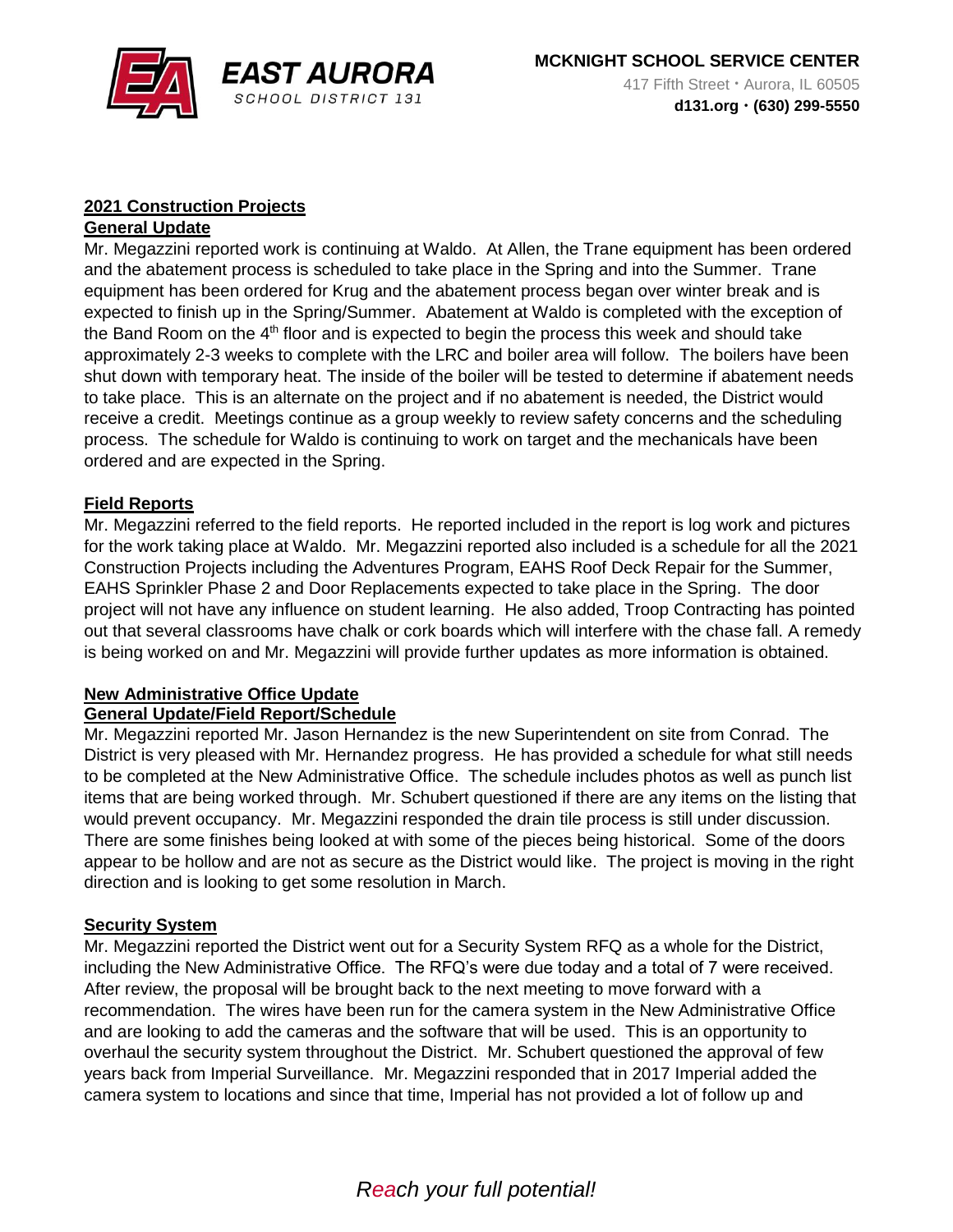

servicing to the District. The 2017 version of the software is becoming outdated and would like to see if there are more user friendly options.

## **Adventures Program General Update**

#### **General Update/Field Report**

Mr. Megazzini reported the Adventures Program had a slight setback with the weather in February and is now back on track. The security/safety fence is up and site cleaning, underground utilities are moving forward as weather permits. Concrete work is nearing completion and the structural steel has been fabricated and expected in three weeks. The packet includes the full schedule as well as a 3 week schedule. Mr. Megazzini also referred to the field report with photos in the packet. **Playground Equipment**

Quotes are included from 3 vendors for playground equipment for K-5<sup>th</sup> grade including sensory items to support student needs. This included a rubberized surface and installation of equipment. Sourcewell contact 030117-LSI to NuToys Leisure Products in the amount of \$146,774.00 is being recommended for approval at the next Board meeting in March. Committee agreed to move forward with recommendation.

## **2020 Mechanical Project Completion Update**

Mr. Megazzini reported the 2020 Mechanical Project punch list tally is included with week to week punch list items. Some are weather related and uninvent pieces are still outstanding. The project is nearing completion.

## **Recreational Lease Agreement between East Aurora School District 131 and Commonwealth Edison (Early Childhood Center)**

Mr. Megazzini reported a lease agreement between East Aurora School District 131 and Commonwealth Edison is included. Approximately 9 months ago the lease had expired to use the playground at the Early Childhood Center on the ComEd right away land. The agreement includes a no charge to use the land for a 10 year period. Mr. Megazzini would like to move to Full Board this evening for approval. Committee agreed to move forward. Mr. Schubert questioned if the attorney reviewed and the property was found acceptable for use of a playground. Mr. Megazzini responded the attorney has viewed the lease and soil testing was completed and accepted by ComEd.

#### **District Technology Plan Update**

Mr. Andrew Allen, Executive Director of Information Systems, CIO spoke to the Committee regarding a Technology Plan developed from a framework used in 2016-17. The framework is divided into important areas such as student related, staff related and infrastructure related programs going forward to make East Aurora a better place. Items touched on were chrome book purchases, reorganization of devices for better management, staff laptops and smartboard replacements along with back end infrastructure things to make EA more resilient such as internet connections, appropriate backups and other processes that need to be in place. Mr. Allen also spoke regarding the ERATE proposal for WAN (wide area network) and moving away from Comcast and moving toward a different provider that will

# *Reach your full potential!*